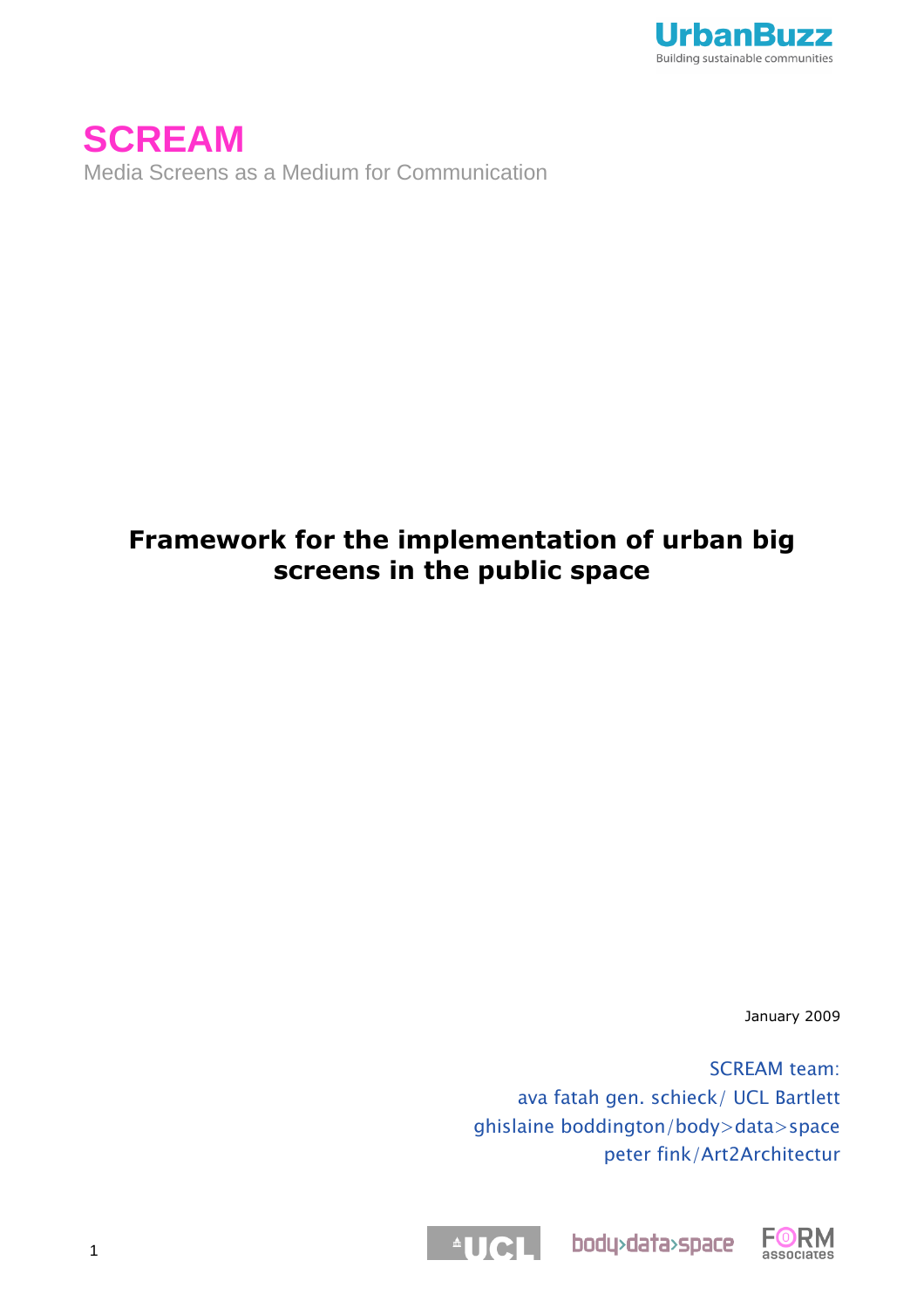

## **CONTENT**

- 1. INTRODUCTION
- 2. BACKGROUND AND AIMS
- 3. THE EVENTS
- 4. OUTPUT
- 5. CASE STUDY
- 6. CONCLUSION
- 7. ACKNOWLEDGEMENTS
- 8. APPENDIX
	- APPENDIX 1
	- APPENDIX 2

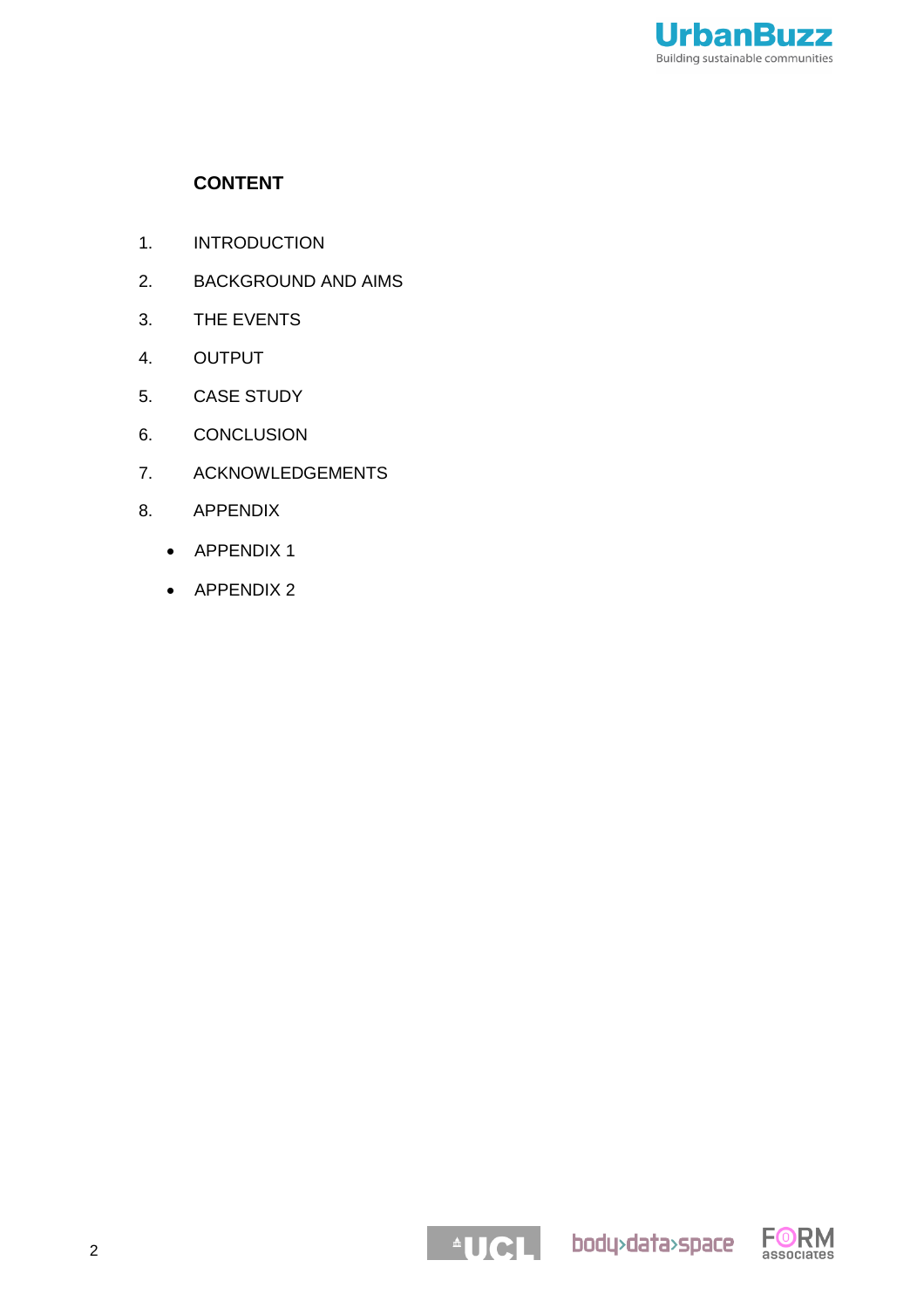

## **1. INTRODUCTION**

In the last decade, big urban screens have appeared in town squares and on building facades across the UK. Dynamic moving images form new architectural material, affecting our perception and the experience of the space around us. A new form of urban space is emerging that is fundamentally different from what we have known, and it seems that we are ill-equipped to deal with and analyse it.

The use of these screens brings new potential and challenges for city regulators, artists, architects, urban designers, producers, broadcasters and advertisers. Most screens at present serve mainly commercial purposes, they do not broadcast information aimed at sharing community content nor do they support public social interactions.

The SCREAM project addresses these new challenges by looking at the physical urban spaces and the potential spaces created by the new technologies. We are just beginning to understand the opportunities for public information, art and community engagement. We need to see more negotiation between commercial, public and cultural interests.

## **2. BACKGROUND AND AIMS**

The project aims at influencing developments related to the sustainable implementation of urban media screens in the UK by looking at issues related to the urban screens from a multitude of perspectives.

Currently there is very little information in the public domain in the UK relating to the set-up of big screens. Most local authorities do not have specific policies for the implementation and set up of big digital urban screens but rely instead on policies in relation to billboards and large-scale advertising, or sometimes on employing an external consultant to advise on issues related to the implementation of the screens.

The SCREAM work targets the planning system, where all the high aspirations of a sustainable implementation of media screens and the effective integration into existing urban structures can fail if appropriate control mechanisms and developments strategies are not found and satisfactorily executed.

The objectives of the SCREAM project were as follows:

- bring together people across all the sectors involved in the potential implementation of innovative content and the creative use of media facades and urban screens in the UK
- create a knowledge exchange and debate environment through workshops conducive to shared positive outputs
- develop a framework on how to deal with the issues of media screens as part of the planning process
- work out how the screens could be effectively integrated into existing urban structures
- enable a better understanding of the environmental impact of the displays
- highlight the risk of visual and noise pollution in the urban space
- build a common ground of understanding about the potentials of artistic and creative participation in the content development

This was achieved through the SCREAM workshops: a series of workshops were held to bring together the key stakeholders in delivering sustainable implementation of the urban screens. These workshops enabled a group debate and knowledge exchange among those who play an active role in the development of urban screens and media facades in the UK.



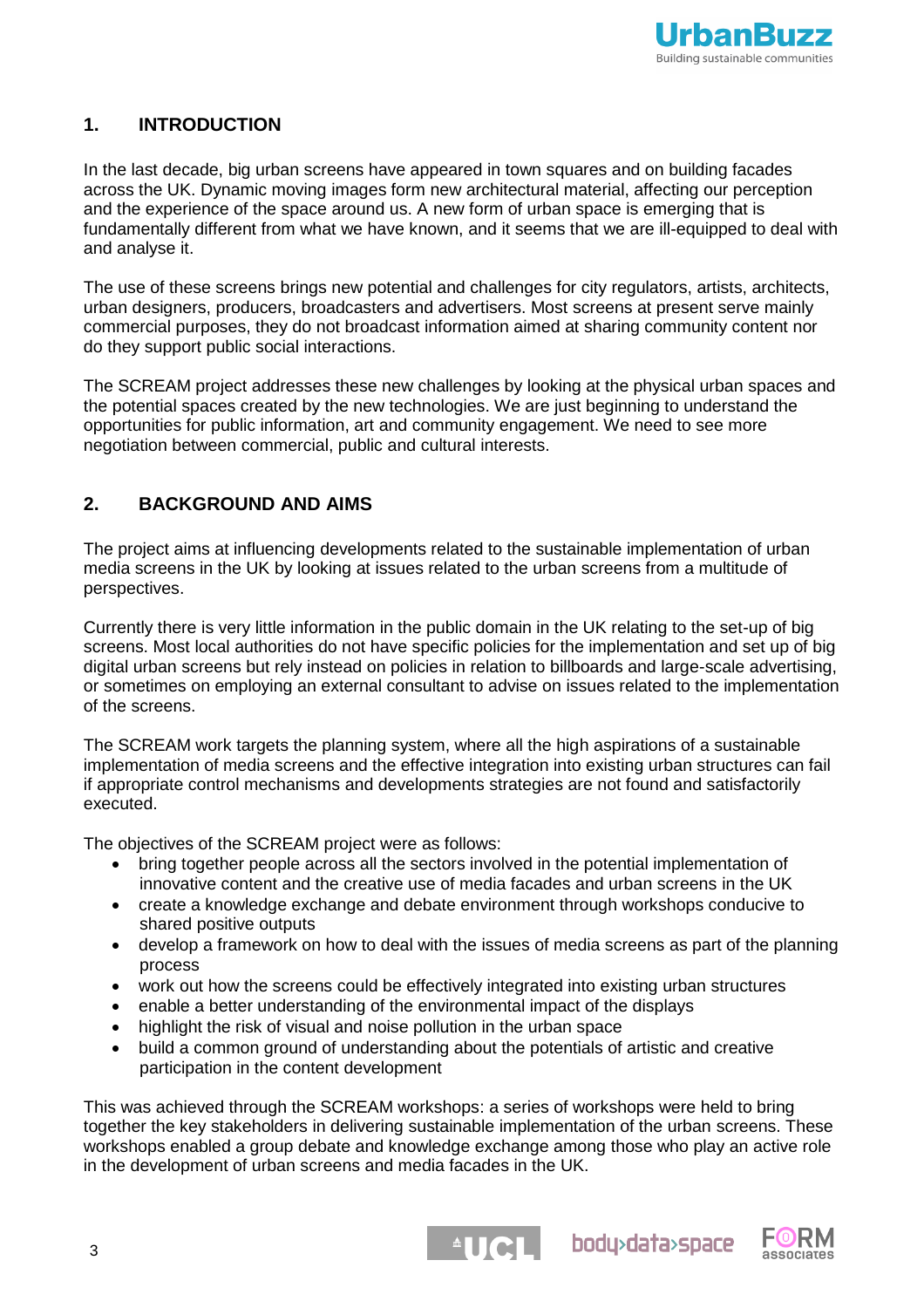

## **3. THE EVENTS**

The SCREAM workshops took place on  $1<sup>st</sup>$  September and  $10<sup>th</sup>$  November 2008. The workshops were attended by 16 people coming from a variety of backgrounds including academic research, art, screen management, screen curation, technology providers, curators, funders and the regulator. The following organisations were represented at these events, which ran for the whole afternoon:

ACE (Arts Council of England), Addictive TV, Art2Architecture, BBC Public Space Broadcasting, body>data>space, CABE (the Commission for Architecture and the Built Environment), FACT (Foundation for Art and Creative Technology), Live Site & LOCOG (London 2012 Organising Committee of the Olympic Games & Paralympic Games), ResCen Middlesex University (Centre for Research into Creation in the Performing Arts), Smartslab, Tank TV, UCL Bartlett,(University College London), University of Salford, and Urban Buzz Programme Office. The events were facilitated by body>data>space/ ResCen, Middlesex University.

The main discussion points, outputs and key conclusions emerging from the SCREAM workshop are summarised below.

## **4. OUTPUT**

During the SCREAM workshops we identified the following issues as being of key importance to the implementation and realisation of the screens and their communication potential in the urban space.

## **WHY SCREEN?**

It is essential to identify the true reason(s) for the deployment of an urban screen, as this will influence various factors such as the selection of the location and the way the screen content is managed.

Examples include:

- o To energise the heart of town centres
- o To support regeneration strategies
- o To put the town on the map!
- o To encourage community engagement and the connection of people
- o To create connectivity between remote sites



Regeneration: through a partnership between the BBC and the New Swindon Company Swindon, 2008



**ELIGIL** bodydata>space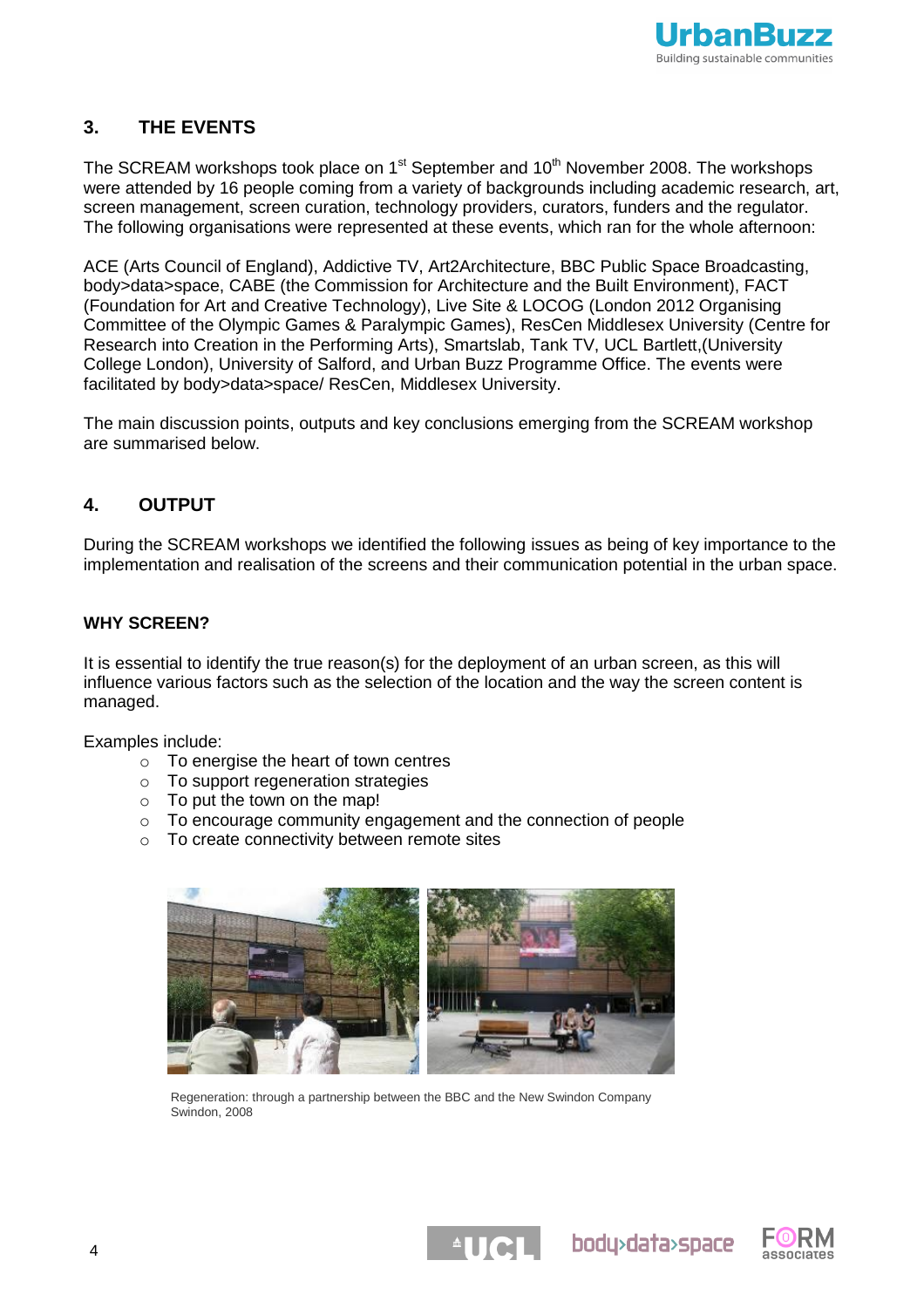



Connectivity: between London and New York, 2008

- o For entertainment/leisure/sports
- o For commercial and advertising purposes



Commercial monologue: Piccadilly Circus, London

- o As a new and innovative outlet for art and the art community
- o As an innovative outlet for cultural content



Outlet for art, Urban Screens Manchester, 2007



Supporting public engagement with interactivity: Volume by UVA London, 2007

 $\triangle$ UCL

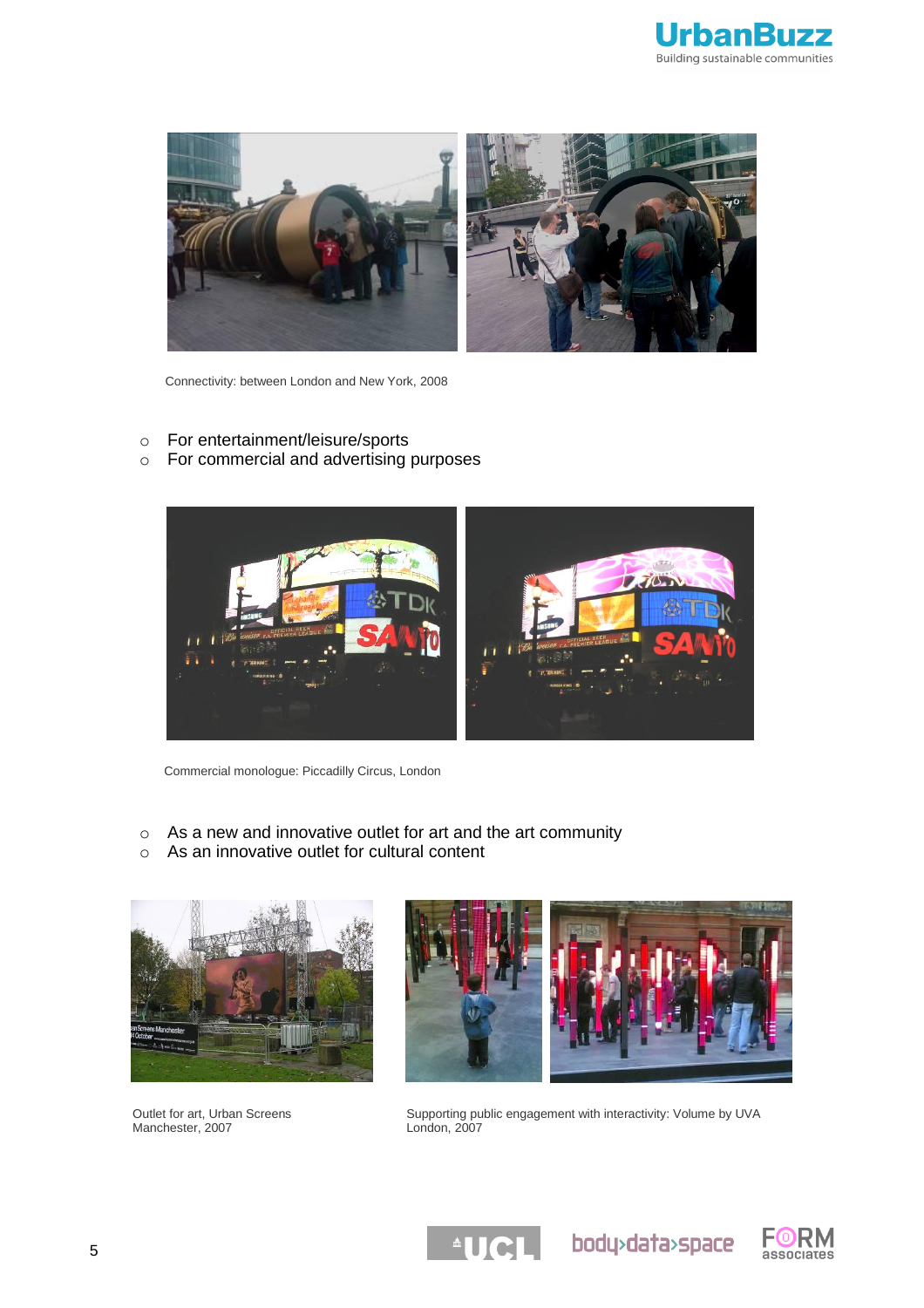

- $\circ$  To visually show the heritage and local history of a town as an archive and for communities to relate to the media and the screen
- o For security and guidance
- $\circ$  To provide information and education (weather, traffic, temperature, news, current affairs etc)





Security on a London bus

Direct messages for security reasons: Piccadilly Circus, London

Showing traffic information

## **WHO SHOULD BE INVOLVED?**

There is a clear necessity to combine the interests of the different stakeholders as well as identifying who should be involved in developing the final (site-specific) solution. Key players must all be involved at as many stages of the development and realisation as possible. These include:

- o architects,
- o broadcasters,
- o content developers/curators/managers
- o designers,
- o film makers,
- o funding bodies,
- o joint partnerships,
- o land developers,
- o real estate,
- o social media,
- o screen technologists,
- o screen managers, and
- o urban designers and planners

## **CONTEXT**

When selecting the screen location there is a need to identify how:

- the spatial properties, and the nature of the urban space could relate to the type of screen content. For instance, wide or narrow, open or closed, highly integrated or isolated urban spaces. Spaces with a high movement flow or low movement flow of people/transport or city activities.
- the selection of the screen location might contribute to the aims mentioned above without negatively affecting the use of the space in the city as a whole. For instance, drawing people to the screen location but not by completely emptying other spaces.





body>data>space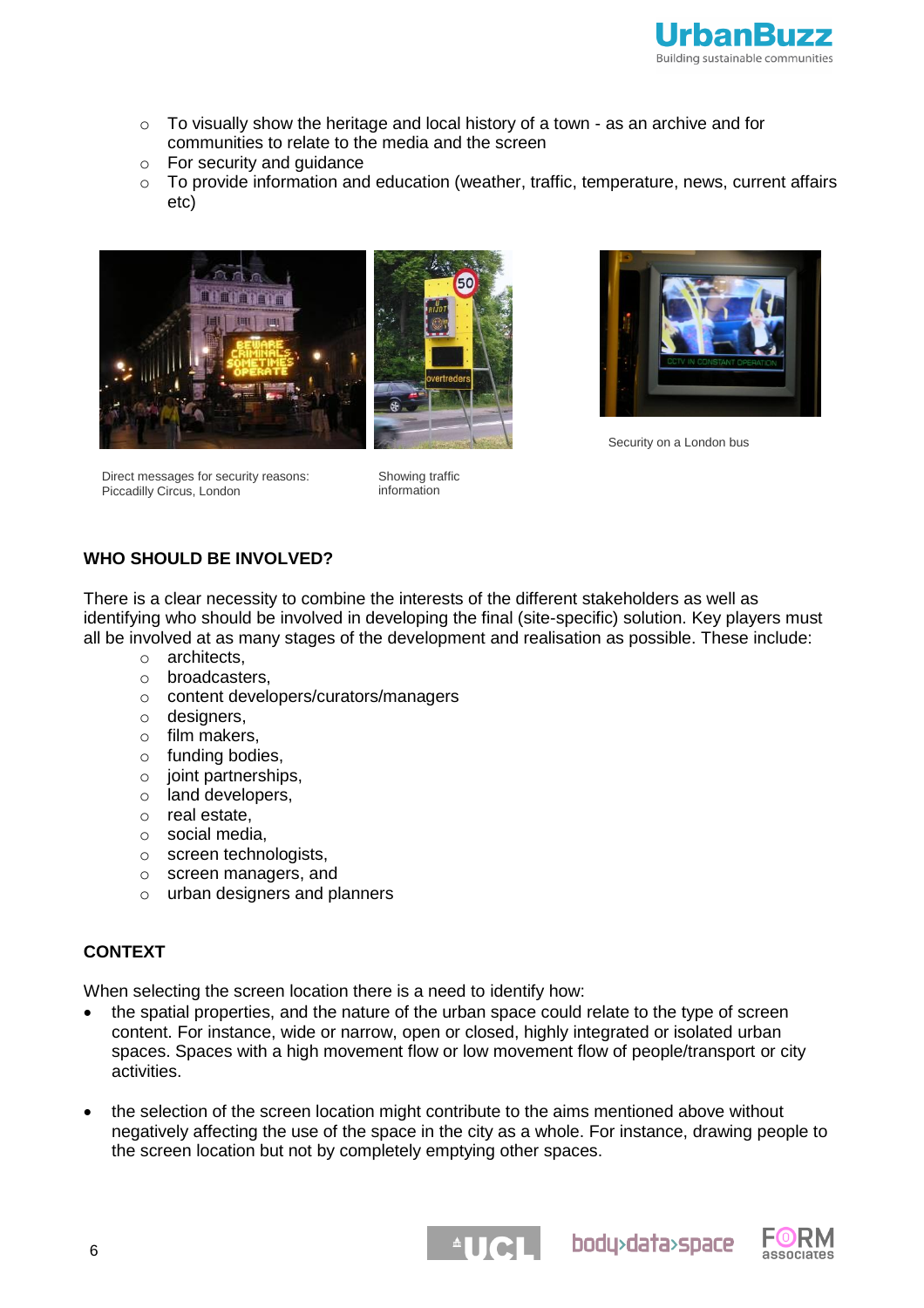

- the screen could be part of the building fabric from the beginning, integrated into the architecture and the built environment and whether it is possible to utilise the facilities already in place such as electricity.
- to create a balance between places with high foot fall/low foot fall, the type of content, and the intended impact on the space and the people in the space.
- to enable content curators to play a more active role in defining different aspects related to the screen (in addition to the content), such as appearance, dimensions, location. Currently the design of the screen in the UK is lacking (most often a framed rectangular heavy structure with little concern for the aesthetics of the space it exists within). Sponsors offer the screens and the content curators are happy that the screen is there.
- to ensure the best results for community and public engagement by working with artists/creatives and the relevant stakeholders from the start of the development.

## **CONTENT**

The screen content will succeed only if it is directed at the public and is accepted by the public. i.e. it is truly there FOR the public.

The content could be:

- Informative and/or entertaining
- Stimulating and energising the crowd in relation to an event
- Mood setting by providing ambient light/sound
- Engaging by facilitating various social interactions
- Creatively gathered from user-generated content made, for instance, by the local communities, many of whom have shifted immensely in how they view interactivity and public digital media

When generating the screen content and the relation to the viewer there is a need to identify:

- how the screen can play a positive role in engaging the viewer with the urban space by including the various types of users and activities that take place within that particular space.
- ways that engage the viewer with other activities in the urban space in a positive sense. Creating a balance between engaging people but also giving them the freedom to be left alone is key.
- different types contents that can act as a mood enhancer rather than only as information or news display (especially negative news).
- how the screen can serve as a platform for showcasing creative projects and facilitate wider discussion of regional issues and avoid having one view of the world "Can we identify ways into getting people back into political dialogue through the deployment of the screen?"
- lessons learned from successful examples and look at successful examples in the performance world that could advance screen thinking and approach.

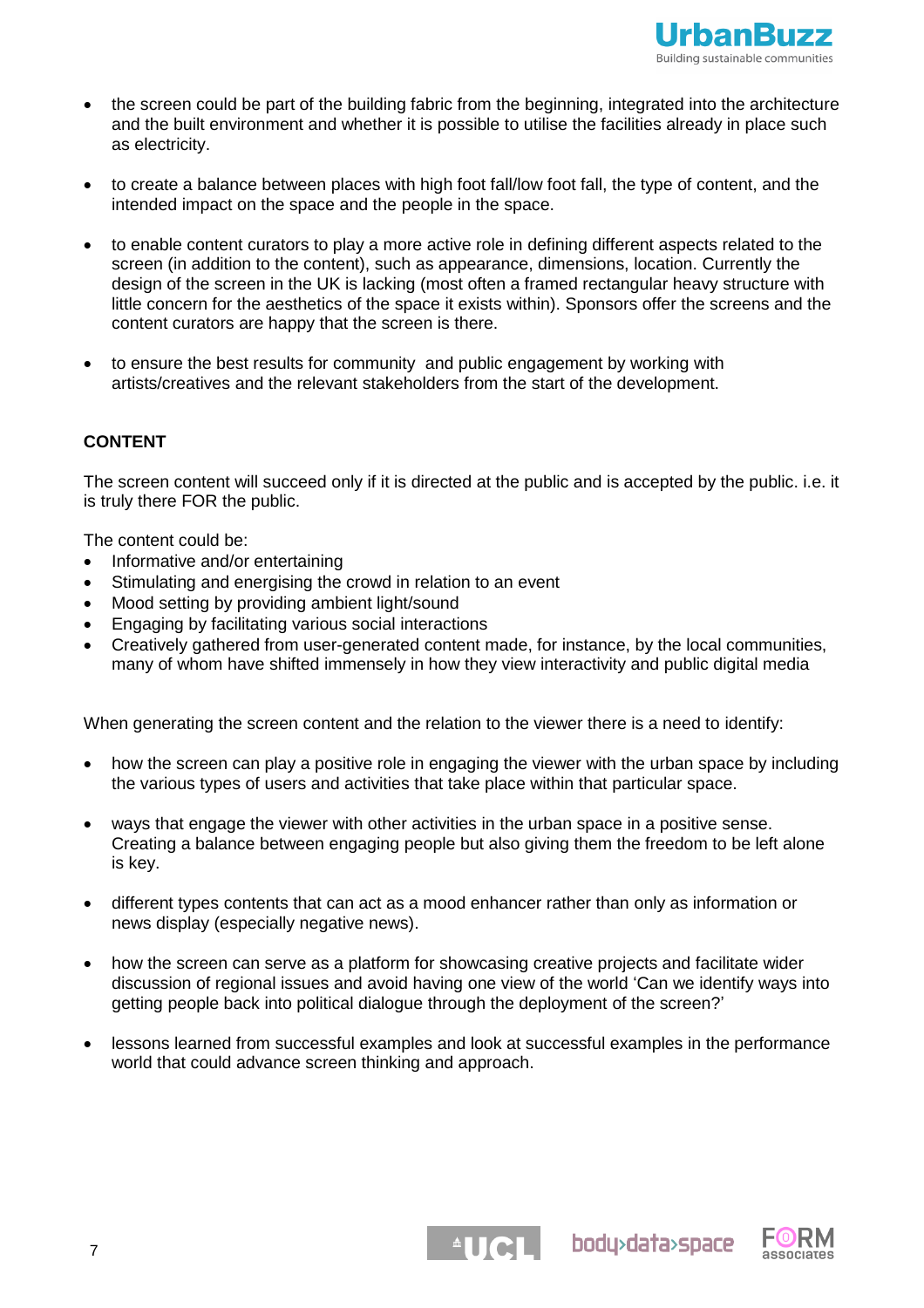

## **CONTENT & TECHNOLOGY**

Screen technology could be ambient, connecting between different sites (networked), triggering interaction between people and people, people and the screen or self generated/ automated content aggregation. Local-to-local connectivity is a key opportunity, linking people in different places to engage and share knowledge around similar issues and concerns e.g. flooding in urban areas, networked line dances etc.



Performance Telematics: full body experience by body>data>space 2003

Dance contest, Urban Screens, Manchester, 2007

When taking into account the technical challenges the following aspects were identified:

- Image quality: factors related to the image quality and the relation to the content such as size, shape, resolution.
- Light source: aspects related to the light sources such as LED, LCD, fluorescent and their impact on the outcome.
- Cross platform content: the challenge of supporting cross-platforms content and user-centric access any time, any place, any platform, any technologies.
- Sound: implementation of sound and the relation to the surrounding land use, the audience and the content.
- Size, technology and the relation to our experience: there are already changes in video technology such as the impact of high definition that will affect the relationship of the viewer to the screen (allowing the viewer to move closer to the screen in order to view different components with different scales), or allowing the viewer to interact with the screen through use of mobile phones or other hand-held components.
- Light pollution: create a balance between the brightness of the display and the visual pollution caused by the display.
- Screen appearance: the screen should look good when active and also when not active.
- Screens should be robust.
- Screens should be easy to use and manage.
- Screens should integrate well with existing lighting systems.
- Fit to purpose: for instance, for creating distant connectivity of communities (telematics or full bodied video conferencing) screens need to be from floor level to above head height to allow full bodied real time interaction.
- Sustainable solutions: screen technology should apply environmentally friendly solutions and efficient use of energy.



Green Pix, sustainable curtain wall in Beijing B[y Simone Giostra & Partners](http://www.sgp-architects.com/) an[d Arup,](http://www.arup.com/) 2008



The colored LED display with the first photovoltaic system integrated into the glass curtain wall

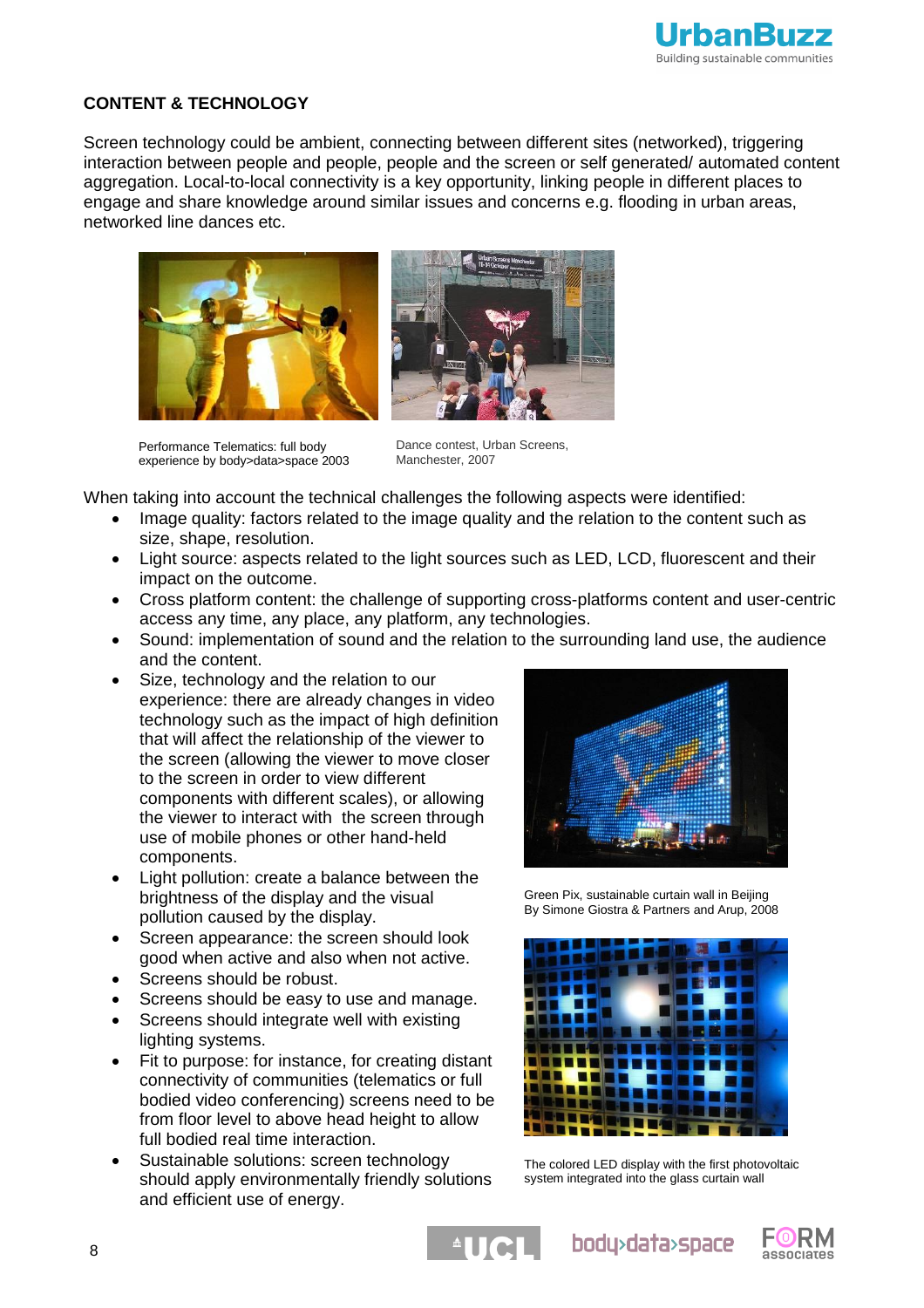

## **COMMUNICATION AND COMMUNITY ENGAGEMENT**

The screen has a community feel to it and can be seen more as a tool engaging with the space and not as a TV sender/receiver. When generating the screen content there is a need to:

- create a balance and a healthy mix between community-generated input, national and international content 'aim at showing the best'.
- address the role of commercial screens in the debate "should commercial screens in the UK host community access and creative content as a matter of planning approval?".
- take into account the demographics in city centers to ensure support of diversity in the public realm. People "watch" in different ways, from passive viewing to fully interactive involvement - a clarification is needed of the fact that how people "watch" today is very different to previous generations.
- generate different modes including everyday kind of activity (ambient modes), active modes or special events (perhaps using touring mobile screens).
- create a mix of passive and active environments such as by encouraging playful implementation of the content in order to engage different types of public.
- create a healthy balance between specialness and special activities with responsive and playful application and also with repetition of content (different audience in different occasions).
- be aware of community-ethnic sensitivity and, depending on the location, actively encourage support of ethnic content.
- identify different possibilities in order to reach diverse communities (even small market towns) including permanent, temporary and mobile solutions, for instance by looking at a series of mobile touring screens or truck-based solutions (with the necessary equipment) in order to engage and include all people.
- identify various ways of informing the audience about the content. For instance, comperes or MCs can play a positive role in supporting engagement with an event by providing explanation and justification but also perhaps in managing the event. There are other ways of presenting the content and engaging the audience such as having a web-based management system providing detailed information about the screening, and by Bluetooth or mobile connectivity to the event.

## **SCREEN SCHEDULING**

Scheduling the screen's content is a challenge. When scheduling and curating the screen content there is a need to:

- understand the movement flow, the movement rhythm and the type of activities in the space throughout different times of day and night which play a vital role in determining the choice of content for the screen.
- satisfy new audiences who are either passing through a public square or attending an event and it is therefore important to have a professional curator and commissioners in place.
- guarantee that the screen content is purposely curated for that screen and that location and not just mixed up or repeated as part of a national programme.



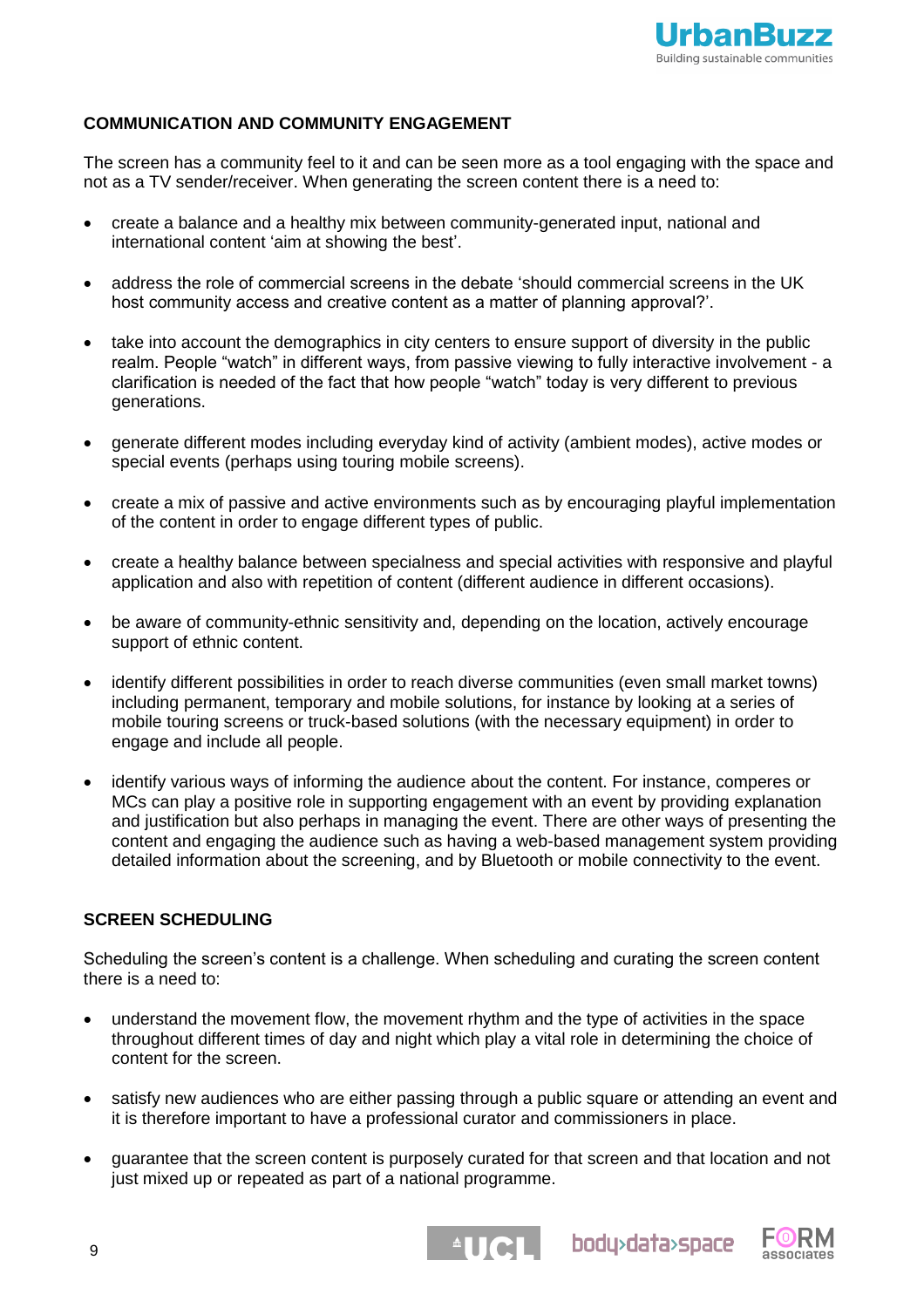

- commission screen-specific generated content rather than just taking content intended for other platforms such as internet or television.
- ensure professionalism in generating and scheduling the content. It is important to point out that behind the screen there should be a programmer/broadcaster who has many skills.

Ongoing questions in relationship to scheduling include the need to:

- look at who will implement the screen scheduling work in the next 2-5 years is it the local authority departments, the technicians, broadcast curators or artist/creatives?
- look into the possibility of creating a more open and collaborative practice in sharing content such as creating a virtual content pool that will allow the generation of content and the shared use of it elsewhere.
- examine how we can develop a unique digital network allowing connectivity between the screens and ensuring that the screens" back-end systems are not so complex that they become too expensive to maintain.

## **FUNDING MODELS**

Proper funding for content creation, for instance artists fees, and professional curation is key to the success of the successful deployment and positive realisation of Urban Screens and Media Facades. The UK BBC model showed itself to be a unique concept, with its public service approach offering an alternative to commercial advertising screens. In order to ensure the success of the screen during the screen's lifetime there is a need to have high quality commissioning, skilful curation and adequate funding.

One funding model is the bringing together of a complex set of partnerships which are essential for successful screen deployment. The market now has a variety of different players moving in different directions and so the application and distribution of funding is very important. It is good to invest in building empathy with stakeholders in the initial stages of any development.

Current funding models in the UK include:

- A few BBC commissioned and supported content generation
- Commercial advertising
- A few one-off art projects funded by the Arts Council and other funding bodies

Ongoing possibilities include:

- ACE Digital Capacity strategy has been prioritised and is being developed currently. This will be open for consultation, not just for RFO (regularly funded organisations) clients, and should involve an investment in the digital capacity of certain centres/organisations around England. This could be linked into local screens as part of wider access and outreach work schemes.
- Potential BBC commissioning.
- Looking at funding potentials beyond the UK borders. For example, what is going on in other countries within the EU and in Australia and South East Asia.
- Looking at funds to allow local to local connectivity between screens in different countries.
- Multiple entrance points for funding models.
- Open Brief situations for artists to work on proposals with budget from screen technology providers.



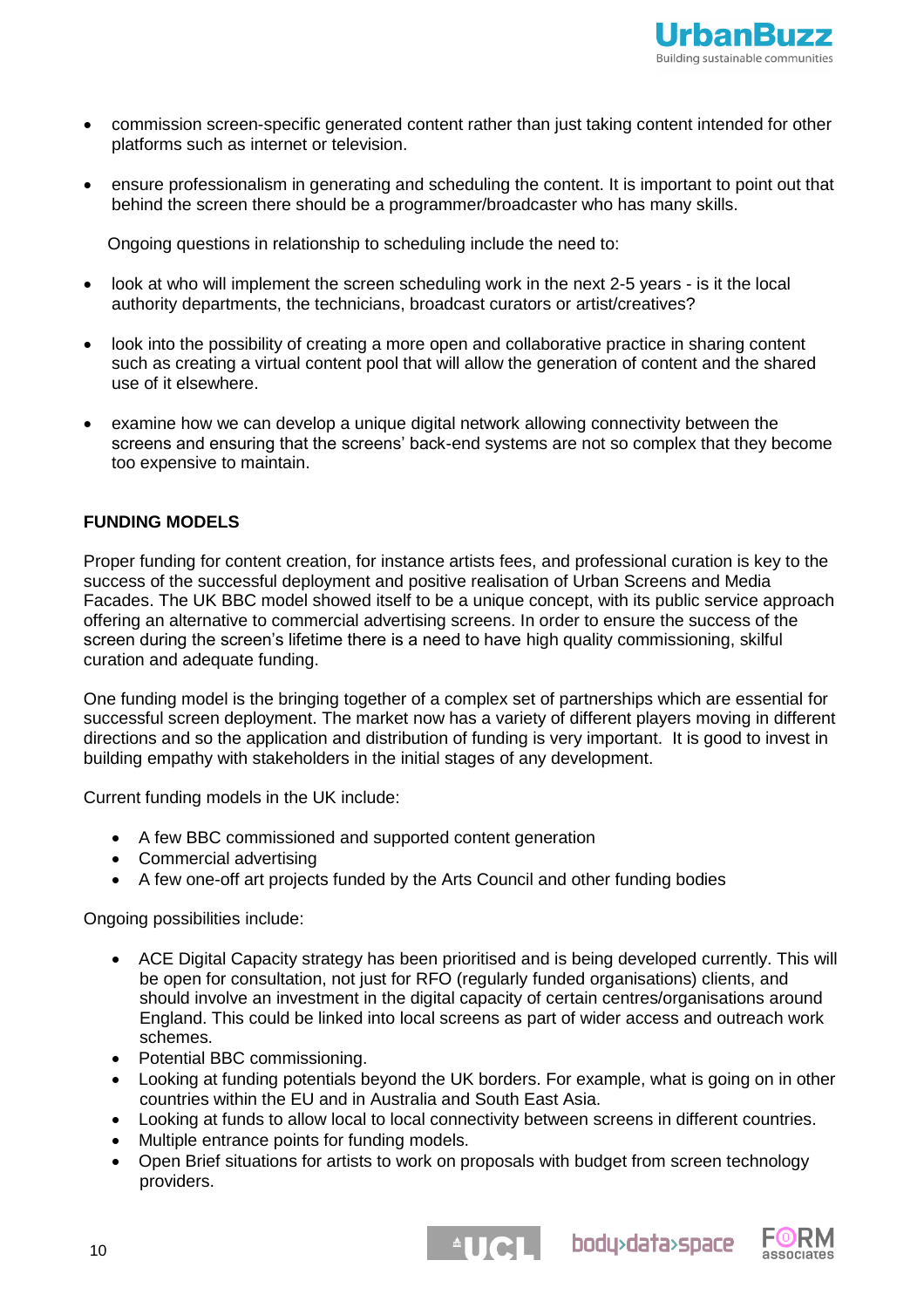

## **THE BUILT ENVIRONMENT**

The screens location must be carefully selected to ensure that the screens can contribute to enhancing the selected places and as follows:

- It is important to take into account the characteristics of the physical environment ensuring accessibility during big events in order to avoid creating bottlenecks.
- There is a need to ensure the availability of appropriate infrastructures such as power and to introduce infrastructure requirements as part of the building requirements in the site.
- Develop site-specific solutions and materials and support screens that are suited to a particular building and incorporated purposely into that building rather than as a bolt-on afterwards. Different approaches should be applied when deploying the screen in an existing site (e.g. within existing buildings and trees).
- Different material options should be investigated that would better fit existing (heritage) environments and look at alternative models, for instance more transparent mesh models, temporary models, night-only screens, day-only screens.
- The relation between the space use, activities taking place in the space and the scheduled screen events should be investigated in order to create a balance in relation to other spaces in the city: e.g. create special events at temporary locations in the edges of the town and avoid creating big crowds in busy spaces.
- When designing for special big events it is important to take into account safety issues, crowd behaviour and crowd control (allocate budget for crowd control).

Questions for regeneration strategy:

How does the screen affect the space and the way the urban space is used in the city as a whole?

 There is a need to identify long-term consequences of the deployment of the screen in a specific location creating a balance between the selection of the screen location based on high footfall and the need for creating vibrant spaces in run-down areas.

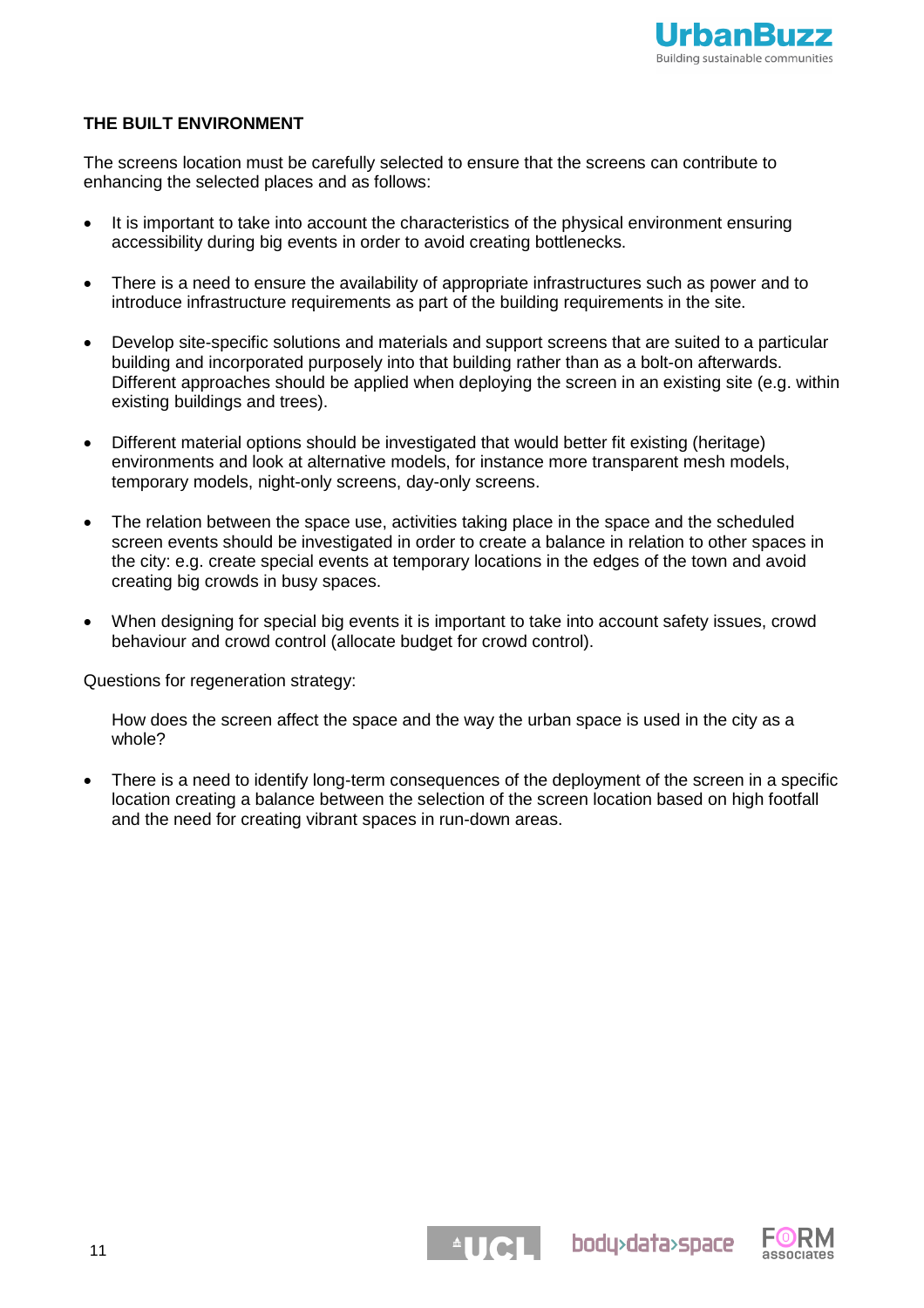

## **5. CASE STUDY**

### Federation Square, Melbourne, Australia

*"Federation Square is one of the boldest and most successful new public spaces in the world. The Melbourne community has gone further than any city in recent history in realizing the potential for a central square to serve as a major civic and cultural destination. Bringing the square to life every day, the innovative and responsive management and programming of the square are performed at a level that raises the bar for every public space and every city"*

-*Ethan Kent -VP Project for Public Spaces-New York* 

The underlying purpose of Federation Square as determined by the Government of Victoria and the City of Melbourne is to achieve specific cultural and civic objectives for Victoria.

The objectives are achieved through:

- a continuous and high calibre mix of cultural programming and civic activity that is recognised as contemporary and stimulating.
- a high level of use by local, national and international organisations, events and activities.
- an identifiable synergy between the cultural program and other leisure, personal and commercial services.
- high levels of use of all spaces for activity consistent with and complementary to the stated objectives.
- high levels of new and return visitation.
- a positive local profile for Federation Square as a focal point for the City"s civic and festival program.
- a positive national and international profile for Federation Square and its program. a focus for Federation Square for the Centenary of Federation celebrations. an accessible secure and attractive public experience.



The screen at Federation Square (Melbourne) supporting the activities in the square during the Urban Screens Conference 2008. Right: connectivity between 3 different sites and Fed Square at the seniors" festival in Melbourne.

[www.federationsquare.com.au](http://www.federationsquare.com.au/) [www.urbanscreens08.net](http://www.urbanscreens08.net/)

#### **Screen infrastructure**

Size: Aspect Ratio: Orientation: Location: Video support:

Network: Actual Screen Resolution: Playback Media/Required size: preferred HD formats:

65 square metres 16:9 Landscape Main Plaza Square Pan Tilt Zoom, PTZ controllable video camera, live feed to screen, Scala Media Player, Direct SDI Input Connected to internet to enable web page viewing. 1056px x 594px (only for font size consideration) 1280px x 720px MPEG 2, JPEG, Flash, (all 1280w x 720h)

body>data>space

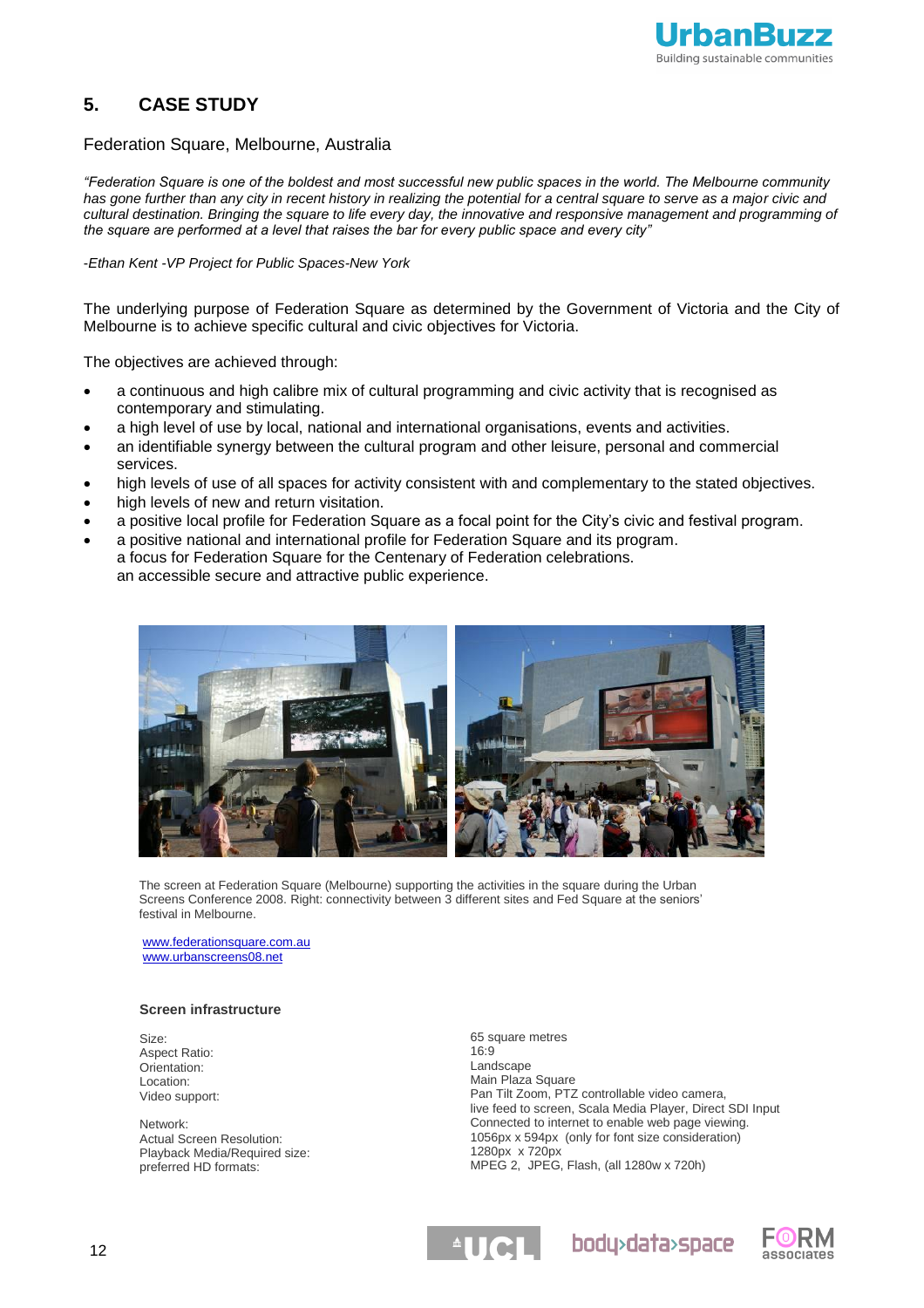

## **6. CONCLUSION**

The SCREAM project fulfilled its aims.

Feedback from the SCREAM workshop was very positive; in particular attendees highlighted that the workshop provided an excellent forum for networking and sharing thoughts regarding current and future issues in the area of sustainable implementation of Urban Screens and Media Facades in the UK.

The in-depth discussions drew out considerations of how screens could help drive urban regeneration if managed in a proper way, hinder it by effectively degrading the urban environment if handled insensitively, or have a more nuanced effect should only some of the factors relating to their proper management be in effect, e.g. if the content is both informative and entertaining (to some) but fails to engage with particular demographics, or if it fails to include community-generated input that reflects the diversity of the urban area.

Knowledge on innovative uses and installations of urban screens was also shared amongst participants, for instance urban screens designed and built into the physical structure of buildings (and plugged into their mains electricity supply) at construction stage.

Indeed, innovative thinking was not limited to the screens themselves but also to innovative associated business models, with the idea floated that a percentage of development revenue be allocated, as a best practice solution, to funding content for the screen(s) to ensure the high quality, suitability/sensitivity and local sourcing where possible.

**From the SCREAM events a number of key messages were pulled through. There was a strong desire for the SCREAM project to continue to distribute the results to the wider community, and share best practice, tools and knowledge to the wider Urban Screens and Media Facades communities.** 

**It is anticipated that future dissemination will continue to stimulate and sustain knowledge transfer in SCREAM and that there will be opportunities to build on this early phase in building the network and to extend it to an established Urban Screens Network-UK that will bring people from the UK Urban Screens community around the table to discuss and continue the debate we started with SCREAM.**

## **It would also be beneficial to look at international screen networks and compare the different approaches.**

During the workshops it became rather obvious that there is a need to address a couple of important areas by the screen research community and by decision makers, including:

- The need to establish a Sustainable Design Review Panel as part of the planning process which will include a carefully selected group of screen experts (from the areas mentioned above). The panel will review and evaluate screen-related planning applications and will make recommendations to inform a better solution taking into account the context, the content, the built environment, proper funding of content and curation.
- Finding various ways to enable fees and project costs for the creation of quality content made for the screens by artists and community local, national and international.
- Exploring various options for developing tools and applications that will enable collaborative practice in sharing creative content and allowing the generation of content and the shared use of it cross-platforms.
- The need to involve commercial screen operators in the discussions, negotiating between the commercial, public and cultural interests, and to explore the possibility of gaining community access and introducing creative content to these sites.



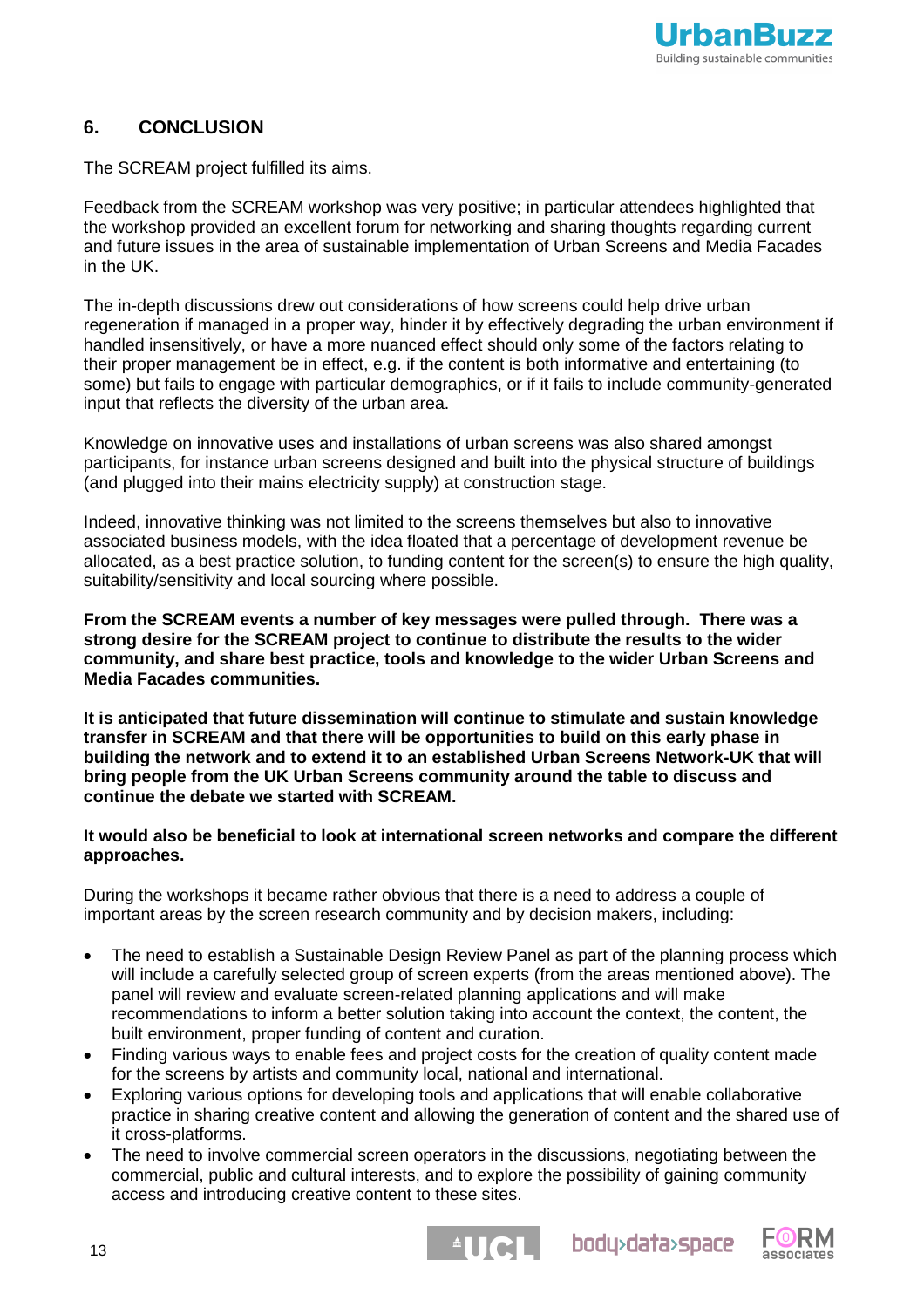

Finally, a couple of important questions were raised:

- How do we address the legacy of the screens?
- How do we assess the impact of implementing the screens in the urban space? Can we quantify success? How do we know that the screen had a positive impact in a specific location?

In order to answer these questions we need to identify ways to capture and understand the impact of the screen on a specific location and on the city as a whole.

These issues are to be addressed in future research.

## **7. ACKNOWLEDGEMENTS**

This framework has been created from discussion material collated by the SCREAM team from all involved in the workshop days.

We thank Kate Brennan (CEO Federation square) for the information provided about the Federation Square in Melbourne.

Images: by Ava Fatah gen. Schieck. Performance Telematics by body>data>space

## **SCREAM team**:

**ava fatah gen. schieck / UCL Bartlett ghislaine boddington / body>data>space peter fink / Art2Architectur**

**SCREAM** is funded by UrbanBuzz, a knowledge exchange and development project funded by HEFCE, the Higher Education Funding Council for England, and the Department for Innovation, Universities and Skills. Its mission is to bring together experts in sustainability from such diverse disciplines as architecture, finance and management to foster a holistic approach to building sustainable communities.

UrbanBuzz brings together policy makers, academics, developers, consultants, architects, residents and voluntary workers for the first time. The program is led by University College London with the University of East London as a prime partner.

[www.urbanbuzz.org](http://www.urbanbuzz.org/)

**Copyright © 2009,** Ava Fatah gen. Schieck, Ghislaine Boddington and Peter Fink.

Any part of this Framework may be quoted without permission. We only ask that Ava Fatah gen. Schieck, Ghislaine Boddington and Peter Fink to be credited and that a copy of the publication sent to ava.fatah@ucl.ac.uk. Thank you

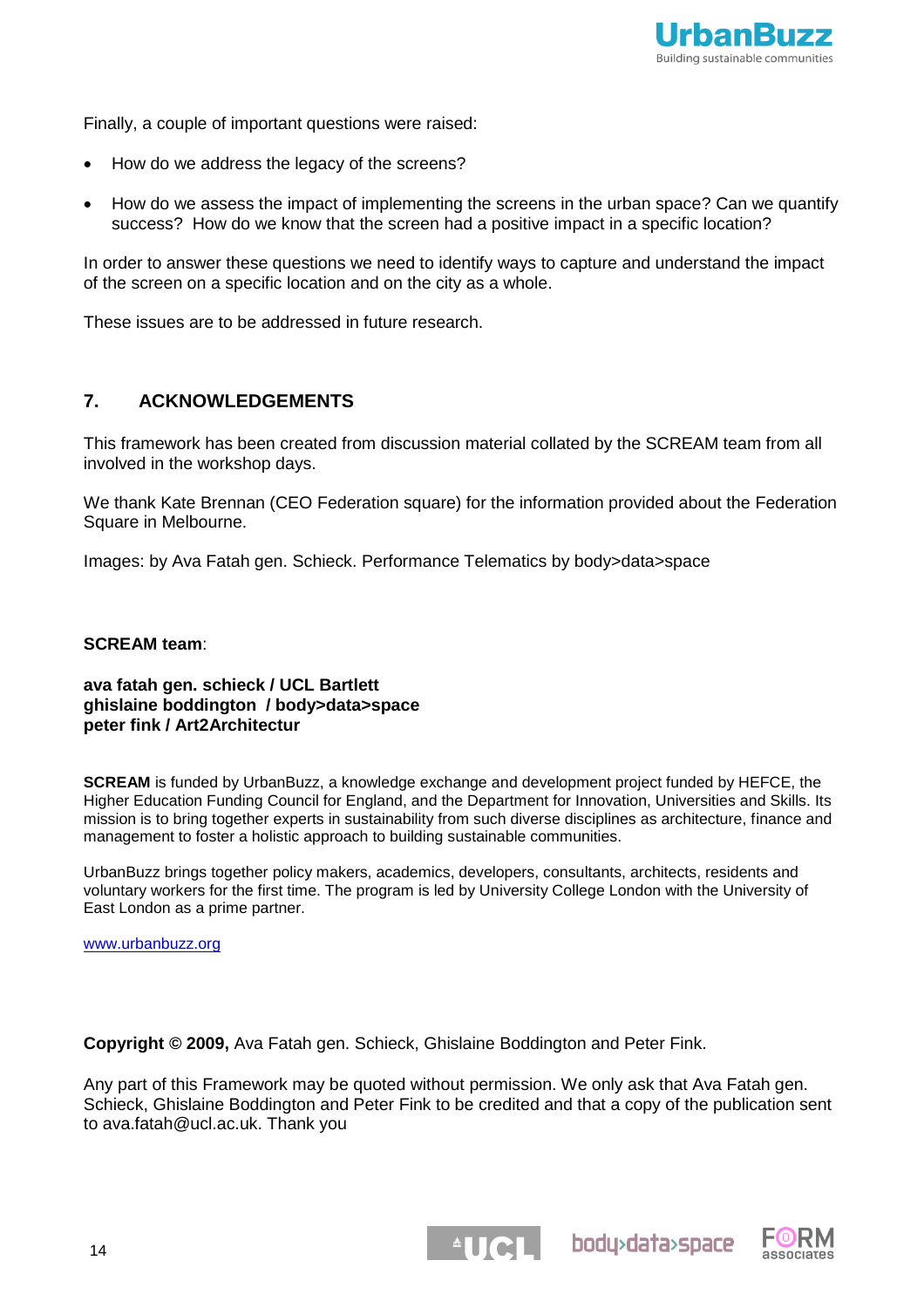

## **8. APPENDIX**

## **APPENDIX 1**

Workshop attendees and their biographies are listed below:

- Hani Ahmad (Arts Council of England)
- Barbara Anderson (Smartslab)
- Leanne Bird (body>data>space)
- Ghislaine Boddington (body>data>space/ ResCen, Middlesex University)
- Nick Clarke (Addictive TV)
- Ava Fatah gen. Schieck (UCL Bartlett)
- Peter Fink (Art2Architecture)
- Mathias Fuchs (University of Salford)
- Sarah Gaventa (CABE)
- Mike Gibbons (Live Sites/LOCOG)
- Bren O'Callaghan (BBC)
- Mike Stubbs (FACT)
- Philine von Guretzky (Tank.TV)

## **HANI AHMAD**

### **Senior Officer I Arts Council of England, London**

Hani is a Senior Officer in the Visual Art Unit of the Arts Council of England, London, where she oversees a portfolio of organisations as well as leading on a number of development areas. Hani joined the Arts Council from the Heritage Lottery Fund and has extensive experience of project management, business planning and exhibition organising.

[www.artscouncil.org.uk](http://www.artscouncil.org.uk/)

## **BARBARA ANDERSON**

## **Executive Chairman I Smartslab, London**

Barbara is Executive Chairman of Smartslab. She has 20 years" experience in media and technology and building industries, having trained as an architect and subsequently managed and developed several businesses across these sectors. Smartslab sells and installs robust displays of any size and configuration. These displays are interactive and are specially designed to integrate with building fabric for reasons of sensitive environmental design and optimal look and feel (i.e. so we can move away from the "TV stuck on a wall" aesthetic). The debate about planning is key to Smartslab's presence in the UK.

[www.smartslab.co.uk](http://www.smartslab.co.uk/)

## **LEANNE BIRD (SCREAM)**

#### **Creative Producer I body>data>space, London**

Leanne is Creative Producer for body>data>space. Her background is in dance and technology and she produced 15 commissioned art technology pieces for Future Physical in 2001-4. She has been working with body>data>space since its formation in 2005. She works as general manager and key project producer for the collective and in particular leads on the Post Me New ID EU Culture 2007 project. She also works on rehearsal direction and content development for *skintouchfeel* and the body>data>space performance and telematic projects.

#### [www.bodydataspace.net](http://www.bodydataspace.net/)

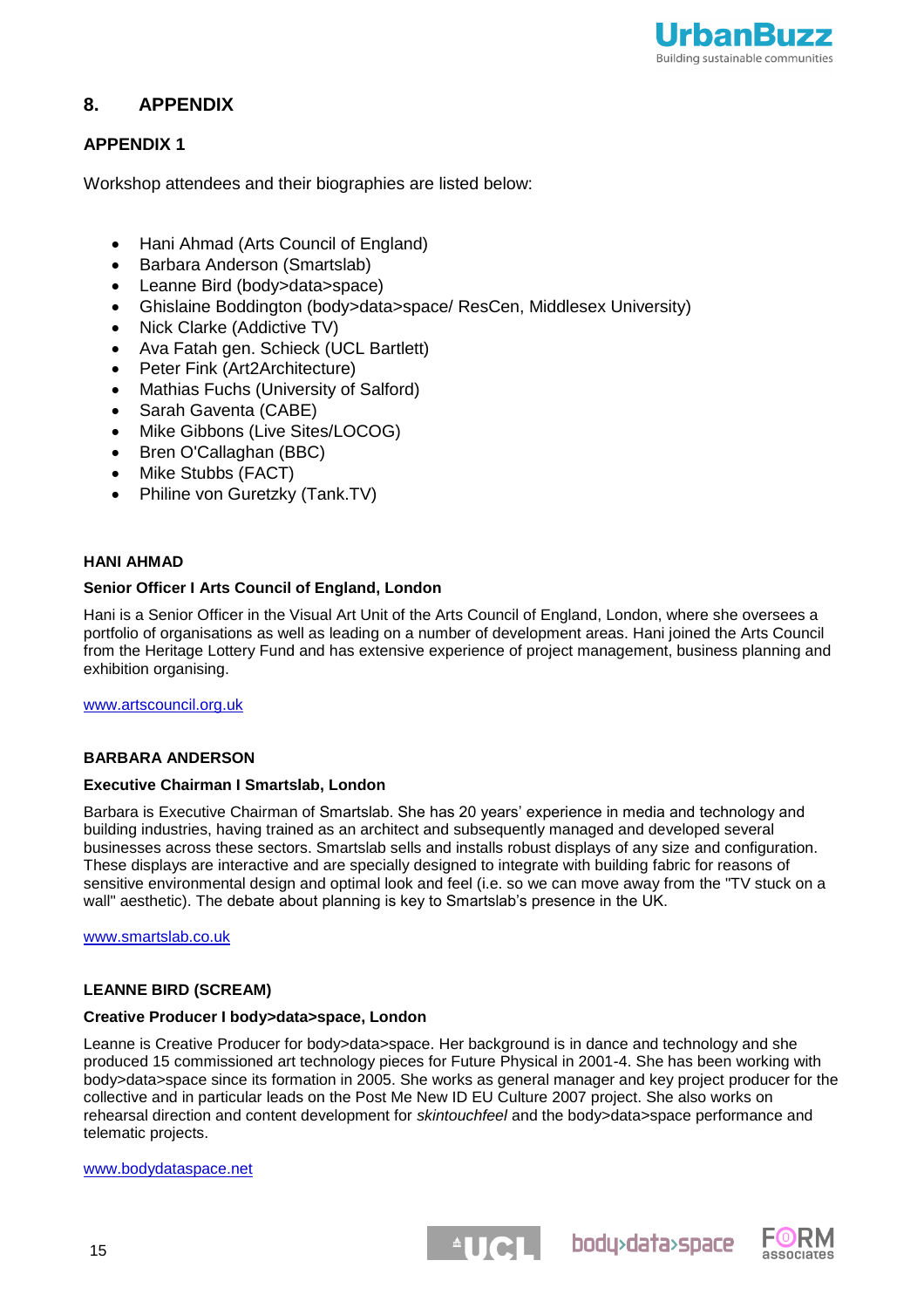

## **GHISLAINE BODDINGTON, (SCREAM)**

#### **Creative Director** I **body>data>space, London**

Research Associate Artist I ResCen, Middlesex University

Ghislaine is an artist, presenter, director and curator specialising in performing arts and the integration of body-responsive technologies, virtual physical networks and interactive interfaces. She is well known for her work on cultural identity and her belief in inter-authorship processes of creation. A key area of her research and knowledge is the use of telematics in large screen environments and the evolution of telepresence, telekinetics and teleintuition. She was Artistic Director and co-founder of shinkansen (1989-2004) and of Future Physical (2001-04). Her work as an independent curator and director for the ICA, British Council, Goethe Institute and Dance Umbrella amongst others, led the dance/sound technology sector in the UK in the 1990s and these 450-plus projects are archived in the British Library.

She co-founded body>data>space in 2005 to explore the expanding integration of the human body, technology and architectural space.

Ghislaine is a Research Associate Artist with ResCen, Middlesex University and has directed over 50 interauthored group processes with performing and digital artists in 15 countries across the last 18 years, most recently *skintouchfeel* and the Post Me-New ID (Europe Culture 2007).

[www.connectivity.org.uk](http://www.connectivity.org.uk/)

[www.bodydataspace.net](http://www.bodydataspace.net/)

[www.postme\\_newid.net](http://www.postme_newid.net/)

#### **NICK CLARKE**

#### **Producer I Addictive TV, London**

Director I Optronica

Addictive TV are London based audiovisual artists and producers who regularly perform and produce content for the big screen environment. Trail-blazers in the art of audio/video remixing, and twice crowned #1 VJs in the World by the readers of DJ Magazine, Addictive TV produced the long running ITV music series Mixmasters are also behind the visual-music festival Optronica run in collaboration with the British Film Institute and London IMAX cinema. In 2006 Addictive TV became the first group to officially remix a Hollywood movie, creating the award winning internet viral for New Line Cinema, remixing the Antonio Banderas film Take The Lead. They"ve since remixed Samuel L Jackson's cult movie Snakes On a Plane, Japanese anime epic Tekkonkinkreet and most recently Iron Man for Paramount Pictures.

*"The World's most popular audiovisual artists."* TIME OUT

*"Respected doctors of mixage!"* THE GUARDIAN

Nick Clarke works as producer with Addictive TV and Director of Optronica.

*"My interest in taking part in the seminar is to present the case for content creators and to make the case that all too often screens are built or installed in spaces with no coherent plan about what will go on them".*

**ENGL** bodydata>space

[www.addictive.com](http://www.addictive.com/)

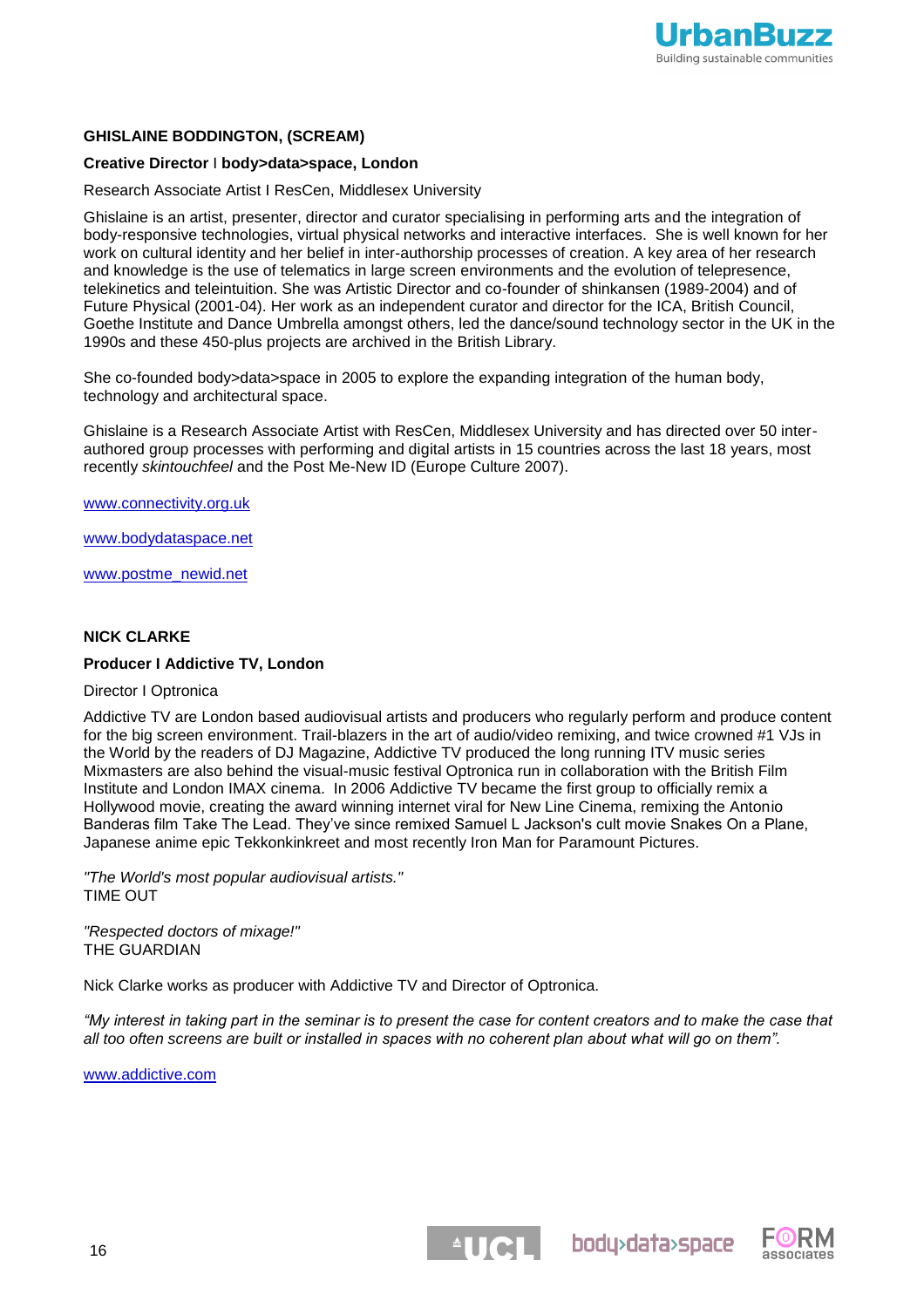

## **AVA FATAH GEN. SCHIECK (SCREAM coordinator)**

## **Senior Research Fellow I UCL Bartlett, London**

#### Teaching Fellow I MSc Adaptive Architecture and Computation

Ava is primarily interested in exploring the relationship between new technology, social interaction and the built environment. She is a registered architect (Germany) and a Senior Research Fellow at UCL, London. She runs the Digital Space and Society module on the MSc Adaptive Architecture and Computation course at the Bartlett Graduate School. Ava"s background is initially in the application of projection and media technology within the historic context (using projection and media screens in converting Islington Public Hall, 1999). A key area of her research since 2004 has been looking at Urban Screens and Media Facades as an integral part of the built environment.

Her current research is into the use of location-based technology within the urban context (Cityware: Urban Design and Ubiquitous Computing). More recently she has explored potential methods for understanding and evaluating the impact of the screens on the built environment by looking at the integration of moving images (BBC screen content), its relation to the urban space and the potential social interactions by comparing two cities in the UK: Swindon and Birmingham. She has lectured and published extensively on the topic in various conferences and on-line journals.

### [www.firstmonday.org/issues/special11\\_2/fatah/index.html](http://www.firstmonday.org/issues/special11_2/fatah/index.html)

[www.vr.ucl.ac.uk/people/ava/publications](http://www.vr.ucl.ac.uk/people/ava/publications)

[www.cityware.org.uk](http://www.cityware.org.uk/)

### **PETER FINK (SCREAM)**

#### **Art2Architecture, London**

Peter Fink is an artist with an unusual background and combination of skills with degrees in engineering, visual art and philosophy. In the last twenty years, he has realised a wide range of award-winning projects worldwide combining art, architecture, lighting, urbanism and ecology. In addition, he has taught as Unit Master at the Architectural Association and as a Dissertation Master at the Bartlett School of Architecture. Since 2003, he also acts an enabler for CABE Space.

[www.art2architecture.co.uk](http://www.art2architecture.co.uk/)

#### **MATHIAS FUCHS**

#### **Senior Lecturer I University of Salford, Manchester**

Programme Leader in MA Creative Technology and MSc Creative Games

Mathias is an artist, musician, and media critic. He has pioneered in the field of artistic use of game engines in various game art installations. He started the first European Masters Programme in Creative Games at the School of Art & Design at the University of Salford in Manchester. Creative Games is a discipline on the borderline of games, art and critical discourse.

He is currently a Senior Lecturer at the University of Salford and Programme Leader in MA Creative Technology and MSc Creative Games. He has had sound and media installations in Vienna, London, Mexico City, Tokyo, Helsinki, Stockholm, Norwich, London, Cairo, Vancouver, Paris, and Providence, created commissioned work for ISEA94 and ISEA2004, resfest, ars electronica, PSi #11, futuresonic, EAST, the Greenwich Millennium Dome and creative games for museums, urban planning and theatre performances.

[www.creativegames.org.uk](http://www.creativegames.org.uk/)



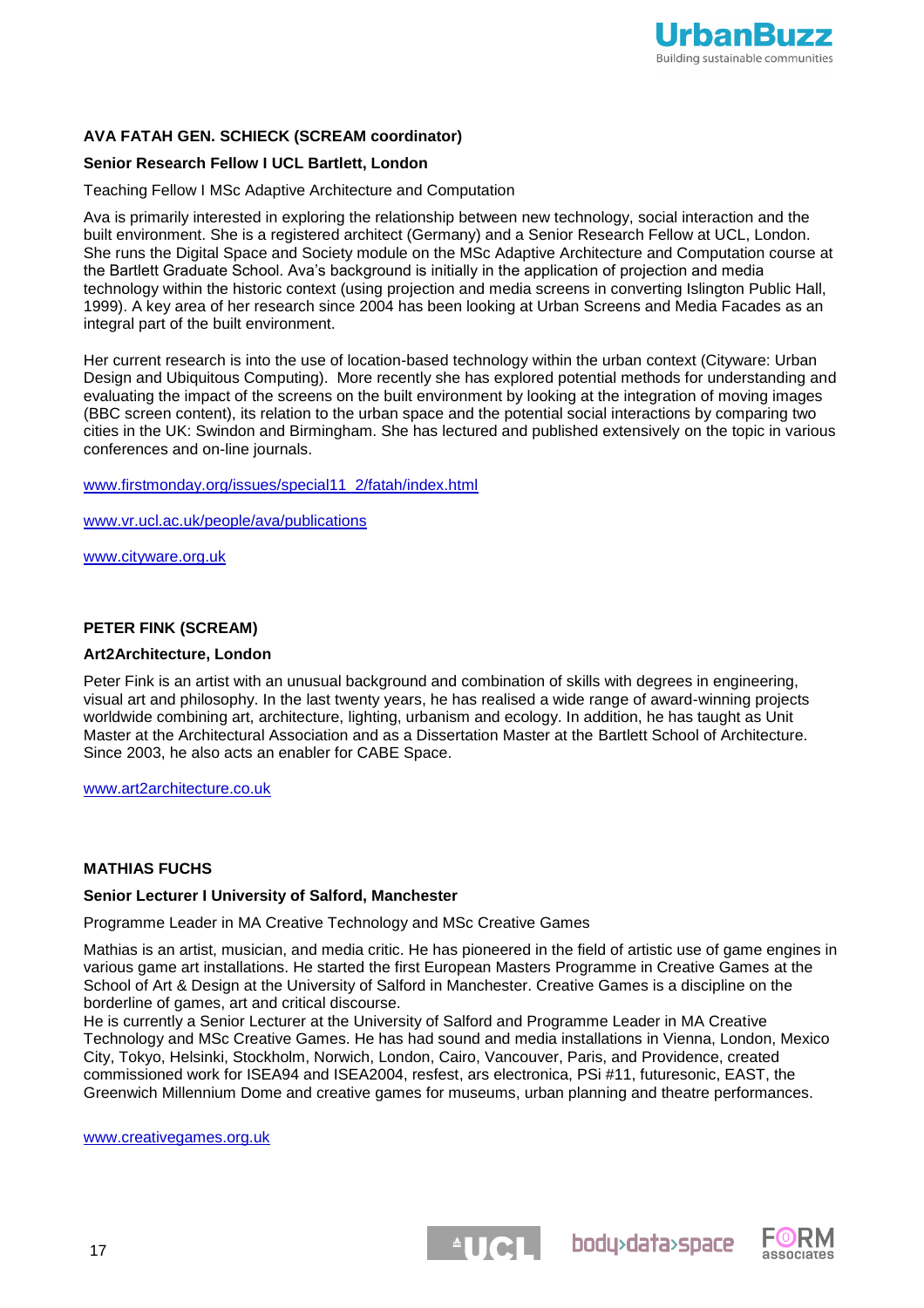

## **SARAH GAVENTA**

### **Director of CABE Space, CABE**

Sarah joined CABE in October 2006 as director of CABE Space – the specialist unit within CABE that aims to bring excellence to the design, management and maintenance of parks and public space in our towns and cities. Previously Sarah co-founded Scarlet Projects in 2000. Scarlet Projects is a creative consultancy that curates architecture, design and public space exhibitions and events. She studied art history at the Courtauld Institute of Art and has a Masters degree from the Royal College of Art, London. Sarah is the author of *Concrete Design* and *New Public Spaces* for Mitchell Beazley. She has written features for national newspapers and specialist magazines on contemporary design. Sarah is a founding committee member for the London Architecture Biennale. She also contributes to Radio 4"s Front Row and has presented architecture programmes for Channel 4.

[www.cabe.org.uk](http://www.cabe.org.uk/)

#### **MIKE GIBBONS**

#### **Head of Live Sites I LOCOG**

Mike is the Head of Live Sites and UK Coordination for LOCOG, the London Organising Committee for the Olympic and Paralympic Games. His role includes the development of a network of permanent urban screens in city centres across the UK together with a number of temporary installations during the Games in 2012.

Prior to this, Mike was Project Director for BBC Live Events where the Big Screens project was developed and became the genesis of the Live Sites network. Now, working in partnership with cities, towns and boroughs together with the BBC, the Live Sites are generating a range of local, national, general and Olympic material involving all partners, the community, professional and amateur content creators. Typically, the screen partnerships have each generated local film & video material, education & community projects and a range of events specifically designed to exploit the opportunity to engage with local people & organisations in the heart of their urban space.

[www.london2012.com](http://www.london2012.com/)

## **BREN O'CALLAGHAN**

#### **Producer and Manager I BBC Public Space Broadcasting, Liverpool**

Since 2004 Bren has been a producer and manager with the BBC Public Space Broadcasting Project: responsible for the Big Screen Liverpool and the facilitation of artistic and interactive projects across the wider screen network. These range from digital video art to short film, soundscapes, responsive applications and interventions in public space. He is presently curating and enabling projects for delivery during Liverpool 2008: European Capital of Culture. Bren recently produced the Arts & Events programme for Urban Screens 07 (Manchester, UK), a four-day showcase of the best in creative outdoor media at venues throughout the city. Activities included projection, VJ sets, live streaming, mobile gaming, motion-sensitive installations and a video exchange featuring the work of over 80 international contributors. The PSB (commercial-free, not-forprofit) screen network is expanding at a phenomenal rate – seventeen sites at present - while the partnership with London 2012 places the network at the frontline in delivering an ambitious four-year Cultural Olympiad across the entire UK.

*"I'm looking forward to meeting and conversing with other practitioners in this field and related areas as there are so few opportunities to share best practice and investigate new routes of enquiry".*

**ENGL** bodydata>space

[www.bbc.co.uk/bigscreens](http://www.bbc.co.uk/bigscreens)

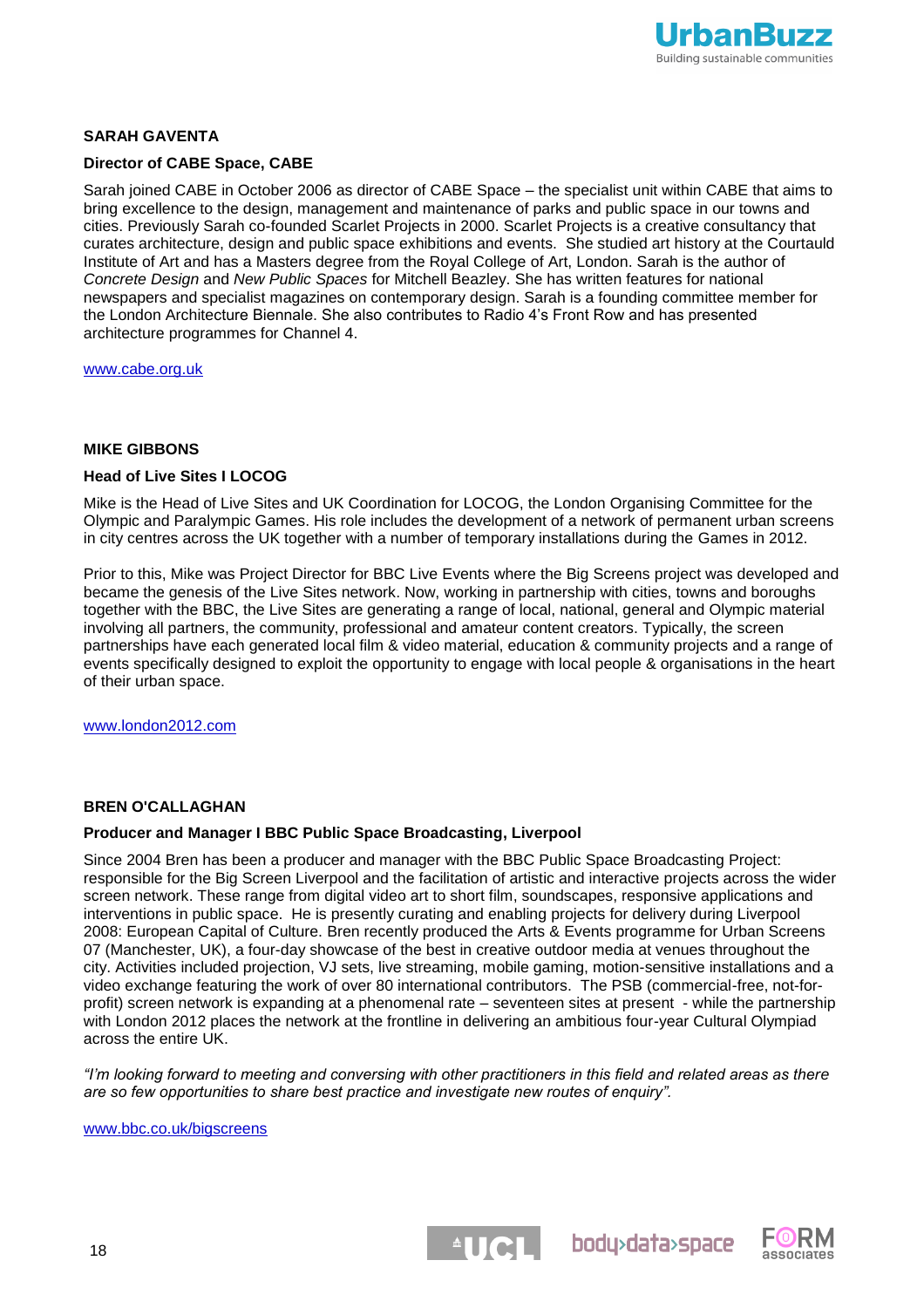

### **MIKE STUBBS**

### **Director/CEO I FACT, Liverpool**

Mike has been CEO & Director of FACT (the Foundation for Art and Creative Technology), the UK's leading organisation for the commissioning and presentation of film, video and new media art forms, since May 2007. He is jointly appointed by John Moores Liverpool University as Professor of Art, Media and Curating.

Encompassing a broad range of arts and media practice, his arts management, curating and artwork has been internationally acknowledged. Previously he was Head of Program for ACMI (the Australian Centre for the Moving Image), Melbourne, Senior Research Resident, Visual Research Centre, Dundee University and Founding Director at Hull Time Based Arts (HTBA). During his career, Mike has commissioned and produced over 250 exhibitions, festivals, interactive, site specific, performative, sonic and moving-image based artworks.

An award-winning and respected moving image artist, Mike Stubbs' work encompasses film, video, mixed media installations, performance and curation. He has won more than a dozen major international awards including first prizes at the Oberhausen and Locarno Film Festivals, and in 1999 was invited to present a video retrospective of his work at the Tate Gallery, London. A selection of his work featured at the 2003 Adelaide International Film Festival. In 2002 he won a Banff Fleck Fellowship.

[www.fact.co.uk](http://www.fact.co.uk/)

[www.fact.tv](http://www.fact.tv/)

### **PHILINE VON GURETZKY**

#### **Tank.TV, London**

Philine von Guretzky has a media design background and has extensively been working in film and media related projects since 1997. Since 2004 she has been involved in developing the online gallery tank.tv, an inspirational showcase for innovative work in film and video. Dedicated to exhibiting and promoting emerging and established international artists, tank.tv acts as a major online gallery - a platform and archive for contemporary moving images. tank.tv is part of the CASZ programme in Amsterdam.

*"I am intrigued to hear opinions and experiences from all areas involved in the process. Urban interventions are becoming more and more common and new perspectives should be explored. A dialogue between the canvas, the artist and the viewer has to be created, the difficulty lies in being perceived as an artistic platform and not advertising space".*

[www.tank.tv](http://www.tank.tv/)